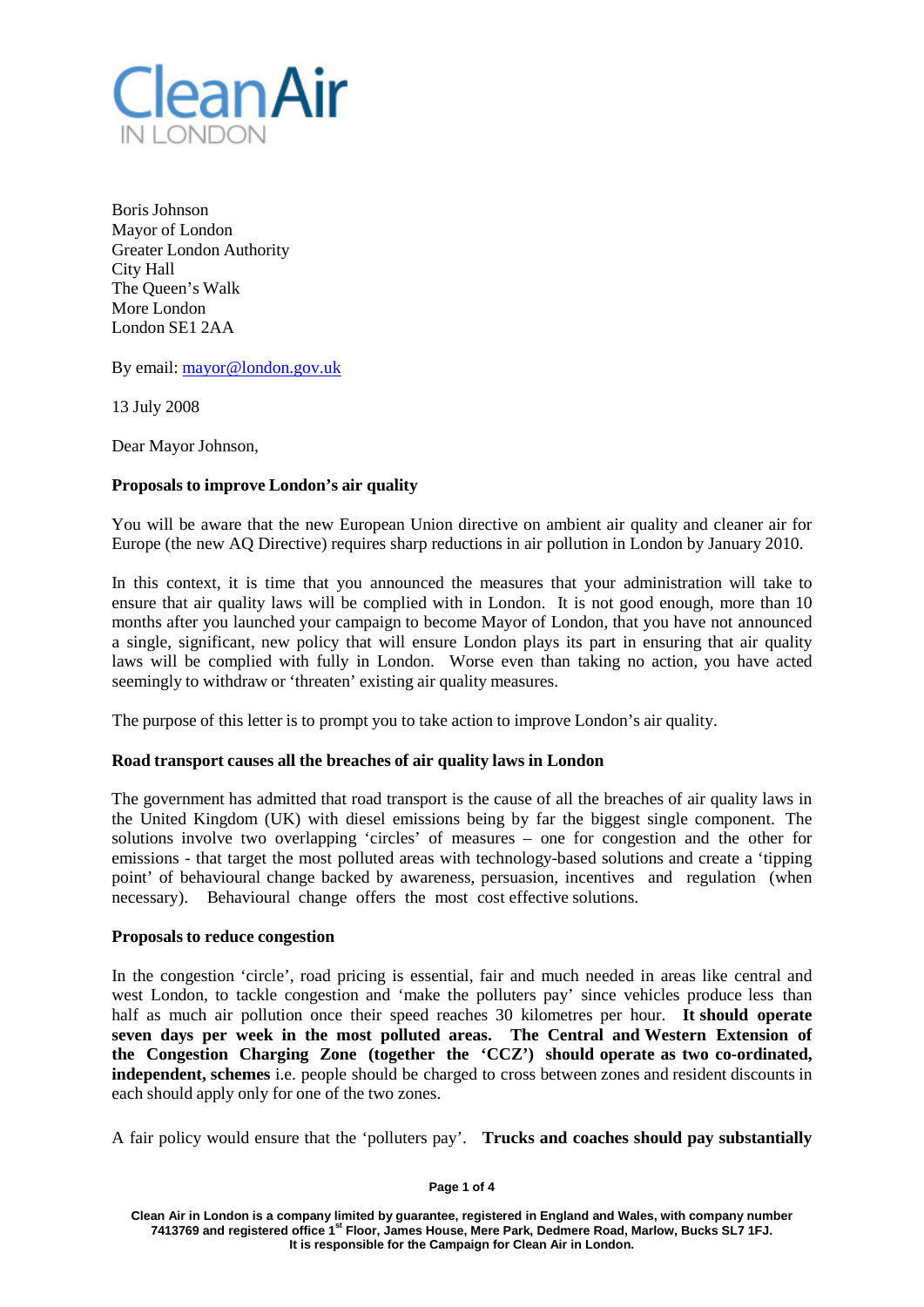

**more than cars.** Why is it that the 'icon' of free markets, New York City, can propose a charge of \$21 for trucks and coaches (compared to \$8 for cars) while such vehicles in London can pay less than cars through a fleet discount mechanism? **Motorcycles should pay a modest amount, perhaps £4,** to drive in the CCZ since they are among the most polluting vehicles. The London Atmospheric Emissions Inventory (LAEI) Second Annual Report (for 2003 that was published in August 2006) estimated that motorcycles will generate some 19% of all fine particulate matter (PM2.5) from road traffic in the most polluted areas in

2010 and much higher still proportions of other pollutants, such as benzene (87%), butadiene (65%), non-methane volatile organic compounds 65%) and methane (34%).

**A 'tag and beacon' road pricing scheme should be offered in parallel with the current Congestion Charging Scheme** so that vehicles that drive little and outside the times of congestion can register and pay nothing. If the government will not set inter-operability parameters for a national scheme, London must proceed on its own and blame the government for subsequent problems that arise for road users elsewhere in the UK.

The Campaign for Clean Air in London ('CCAL') urges you also to tackle other causes of congestion not least at weekends when it is particularly bad e.g. **by removing free parking at weekends in central London**. **You should also ensure that unnecessary roadworks and unnecessary closures of arterial roads are not allowed e.g. the frequent closure of South Carriage Drive in west London. The CCAL supports a 20 miles per hour speed limit in residential streets.**

Please ensure that any consultation or survey conducted about the future of the Western Extension to the Congestion Charging Zone (WECCZ) makes clear not only the substantial benefits that have arisen from this scheme (e.g. in terms of lower traffic volumes and reduced congestion) but also that, without effective road pricing, it is likely to be necessary to ban, by

2010, a much higher proportion of the most polluting vehicles from these areas than would otherwise be the case. As you know, the CCAL wrote to Commissioner Dimas (copying you) on 5 May 2008 pointing out that the removal of the WECCZ could breach Article 12 of the new AQ Directive. **You should decide now to keep and toughen the WECCZ.**

### **Proposals to reduce emissions**

In the emissions 'circle', **we need urgently an additional, inner, Low Emission Zone (LEZ)** at least in central and west London to reduce harmful emissions. **This should require all diesel vehicles entering the zone to match Euro 4 engine emissions standards for both particulate matter and oxides of nitrogen by 2010. The CCAL supports requiring petrol engined vehicles to match at least Euro 3 engine emissions standards for both particulate matter and oxides of nitrogen by 2010** (since these vehicles are much less polluting than their diesel counterparts). An inner LEZ must include all vehicle categories to be 'fair and effective' e.g. motorcycles, cars, trucks and coaches. It will join dozens of similar schemes around Europe which target the most polluted areas of large cities. See: [http://www.lowemissionzones.eu/.](http://www.lowemissionzones.eu/) London's existing blunt, broad scheme is not enough on its own.

Please press the government to set urgently national standards for the abatement of emissions of oxides of nitrogen from older, particularly diesel, vehicles (to meet Euro 4 emission standards for diesel and Euro 3 emission standards for petrol) since these standards could then be adopted uniformly across the UK to address expected breaches of air quality laws for NO2 in a number of

### **Page 2 of 4**

**Clean Air in London is a company limited by guarantee, registered in England and Wales, with company number 7413769 and registered office 1st Floor, James House, Mere Park, Dedmere Road, Marlow, Bucks SL7 1FJ. It is responsible for the Campaign for Clean Air in London.**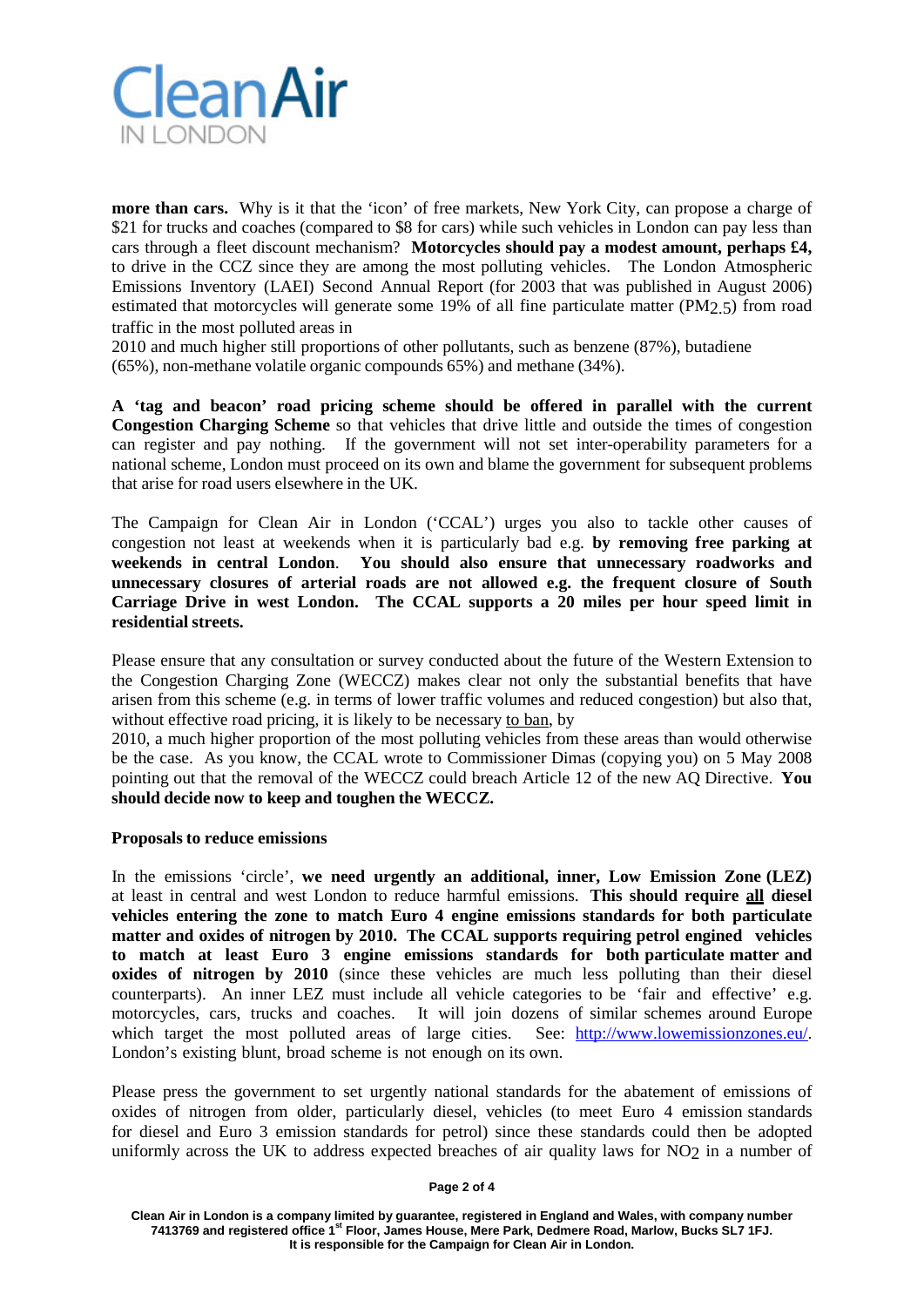

cities. If the government will not set such standards, London must proceed on its own and blame the government for subsequent problems that arise for road users elsewhere in the UK.

Emissions from taxis are estimated in the LAEI to cause some 37% of the most hazardous road transport emissions (exhaust PM2.5) in the most polluted parts of London in 2010. The previous Mayor's Taxi Emissions Strategy expires this month with nothing to replace it. Instead of weakening controls on taxis as currently seems to be the case, **you should require all licensed taxis driving in the most polluted areas to meet Euro 4 emissions standards for particulate matter and oxides of nitrogen by 2010.** Taxi users should contribute financially to the necessary expense.

Please pursue vigorously other measures that might reduce vehicle emissions at source e.g. **technology solutions that can be retrofitted to vehicles to shut off engines when idling for more than a few seconds. Such an approach should be combined with action by local authorities to 'blitz' unnecessary engine idling.** The Royal Borough of Kensington and Chelsea commented in its Local Air Quality Management, Air Quality Action Plan Update

2008 that "in 2007 [its] enforcement officers attended 38 complaints and have warned drivers to switch off their engines and they have done so in every case". We have asked the City of Westminster whether it operates a similar scheme. Clearly, such action should be taken hundreds of times per annum, not just dozens of times, in each of the most polluted boroughs.

## **Other measures to improve London's air quality**

As well as much needed road transport measures, it is essential that other actions are taken to improve air quality. These include:

- **Increasing public awareness** of the extent of air quality problems and their health impacts and helping people, through education, to understand the part they can play in improving air quality by the choices they make;
- **Encouraging modal shifts** to less and non-polluting modes of transport e.g. walking, cycling and public transport;
- **Encourage the take-up of more efficient domestic and other boilers;**
- **Reducing substantially the number of festival bonfires;** and
- **Ensuring compliance at least with the 'Best Practices Guidance: For the Control of Dust and Emissions from Construction and Demolition'.**

A broad, holistic strategy is needed now that will address fairly and effectively the actual underlying causes of London's air quality problems. Please 'aim ahead of climate change' and do not be a 'busy fool' who pursues a myriad of polices that achieve little or nothing.

Only the government and you have the resources necessary to determine the complete, necessary, package of measures and the time by which each element must be implemented to ensure that air quality laws will be complied with fully in London.

## **Take action now or others will soon force you to do so**

There are clear environmental, social and economic reasons for improving the UK's air quality quickly. Despite this, you seem to have shown yourself unwilling, after 10 months, of mustering even the political will needed to tackle London's air quality problems. Do not listen to the same siren

**Page 3 of 4**